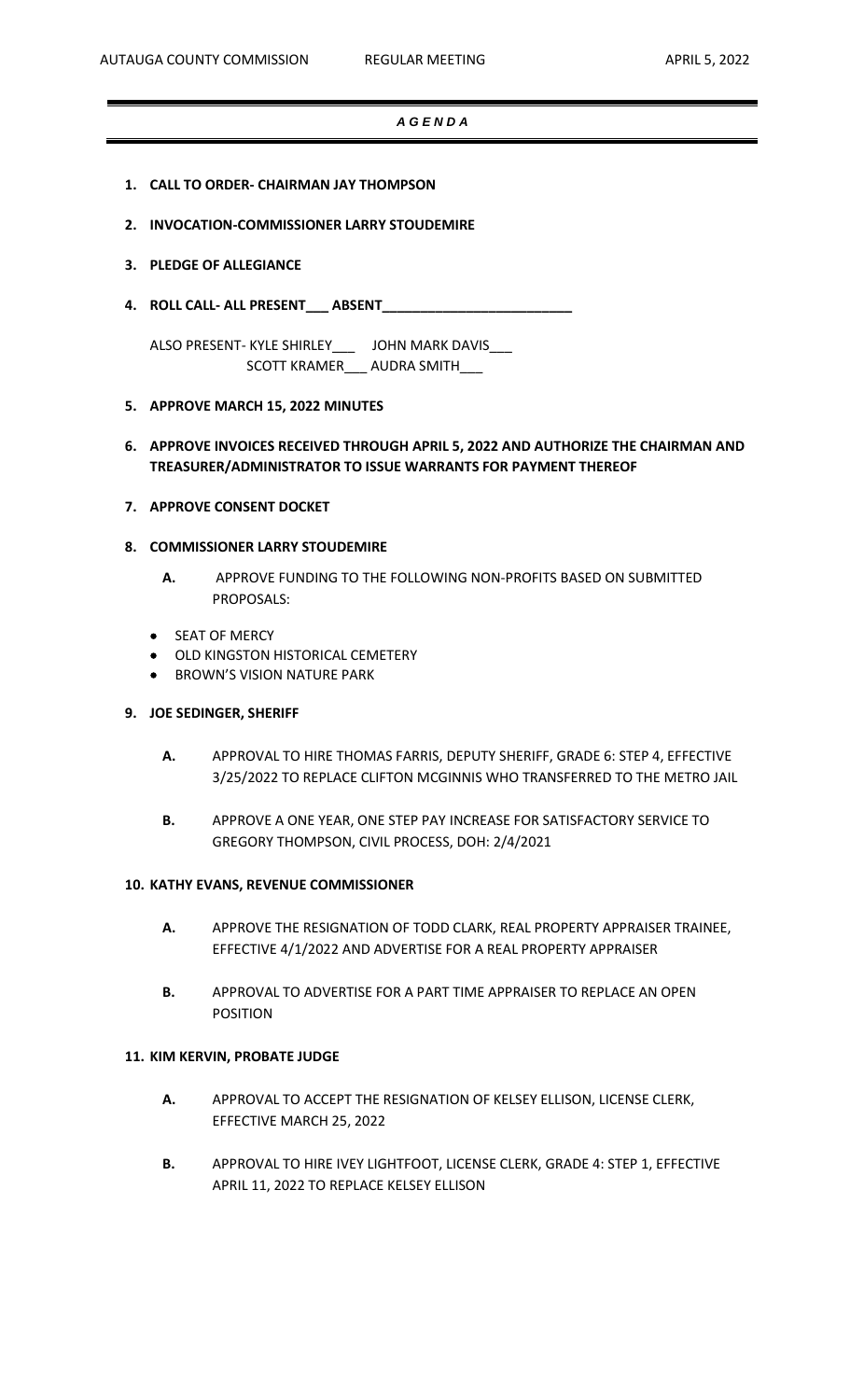## **12. SCOTT KRAMER, TREASURER/ADMINISTRATOR**

- **A.** APPROVE RESOLUTION #2022-13, APPOINTING PROGRAM DIRECTOR
- **B.** APPROVE RESOLUTION #2022-14, ADOPTING MODEL POLICIES AND PROCEDURES
- **C.** APPROVE RESOLUTION #2022-15, OPTING INTO THE IAC JOINT BID PROGRAMS
- **D.** APPROVE CABLE MANAGEMENT SERVICE ENGAGEMENT AGREEMENT WITH GREG FENDER
- **E.** APPROVE AN AGREEMENT BETWEEN AUTAUGA COUNTY COMMISSION AND INGENUITY, INC. TO UPDATE/REDESIGN OUR COUNTY WEBSITE IN THE AMOUNT OF \$4,000.00

# **13. JACKIE SPEIGNER, AUTAUGA COUNTY RESIDENT**

- **A.** DISCUSS CONCERNS WITH DISTRICT 5
- **14. COMMENTS AND DISCUSSION**

# **15. ADJOURN MEETING**